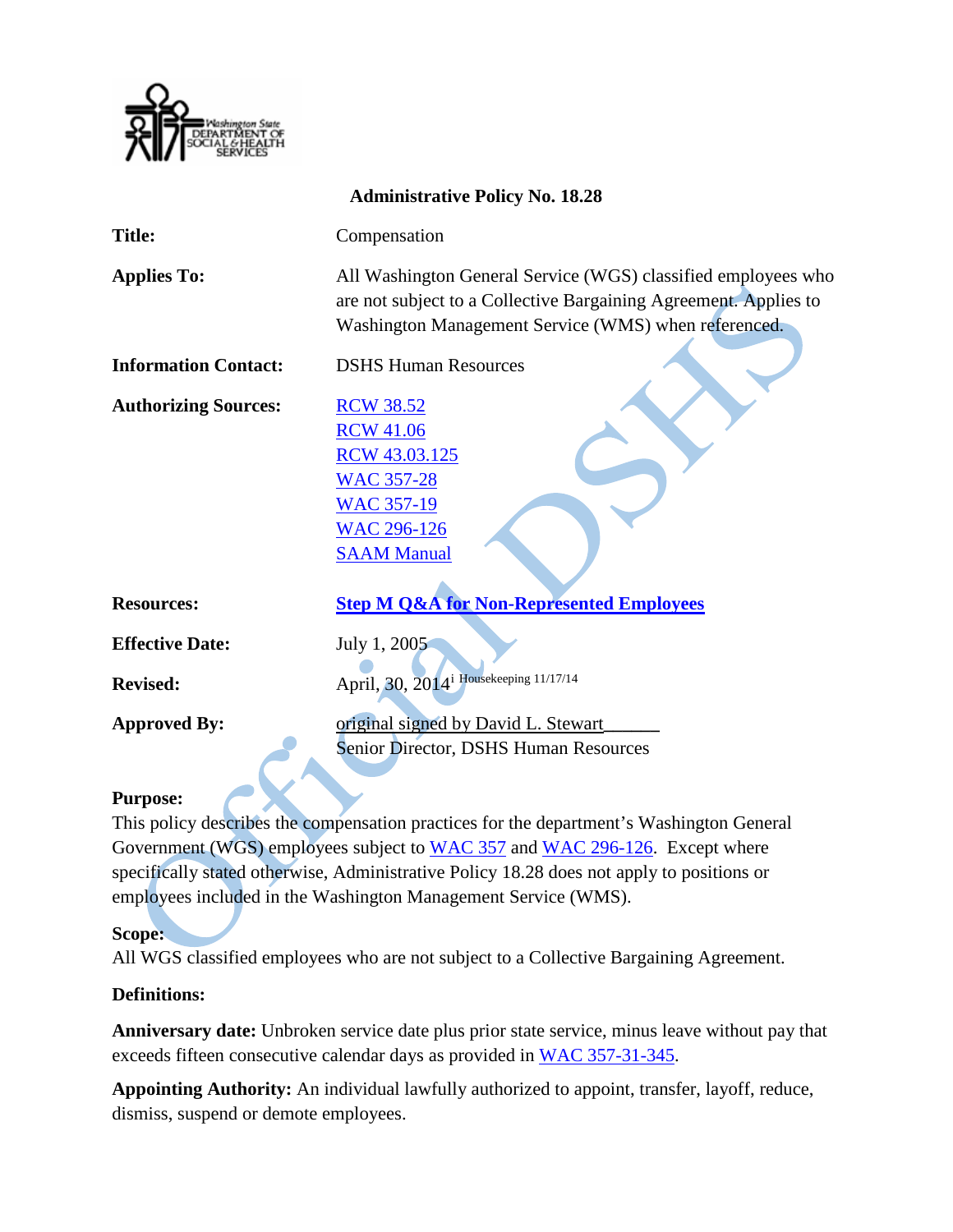**Base Salary:** Dollar amount of the salary within the salary range to which the employee is entitled, before any deductions, and exclusive of additional compensation of any kind, such as premiums.

**Demotion:** Movement of an employee from a position in one class to a position in another class that has a lower salary range maximum.

**Director:** The state human resources director within the office of financial management.

**Elevation:** An employer-initiated action that moves an employee to a position in: (1) A higher class in which the employee held permanent status prior to a demotion; or (2) A class in the same class series which is between the current class and the class from which the employee demoted.

**Flexible schedule:** Alternative to 8-5, 40 hour work week.

**Full-time employee:** An employee scheduled to work 40 hours in a workweek.

**Meal period:** Required after an employee works over five consecutive hours in a work day.

**New Employee:** An employee that is newly appointed to a Washington State government position.

**Overtime eligible employee:** An employee who is covered by the overtime provisions of the Fair Labor Standards Act.

**Overtime exempt employee:** An employee in a position that is exempt from the overtime provisions of the Fair Labor Standards Act.

**Part-time employee:** An employee scheduled to work less than full-time.

**Part-time employment:** Is compensated on the basis of the ratio of hours worked to those worked in a full-time appointment unless otherwise adjusted per special pay and/or assignment pay provisions.

**Periodic Increment Date (PID):** The annual date upon which an employee is scheduled to move to a higher salary step within the salary range for the current class.

**Premium:** Pay added to an employee's base salary on a contingent basis in recognition of special requirements, conditions or circumstances associated with the job.

**Promotion:** The appointment to a class with a higher salary range maximum that results in a salary increase.

**Reassignment:** An employer-initiated move of an employee within the same agency from one position to another in the same class.

**Rest period:** The stoppage of work activities for personal rest and relaxation. Rest periods are considered hours worked.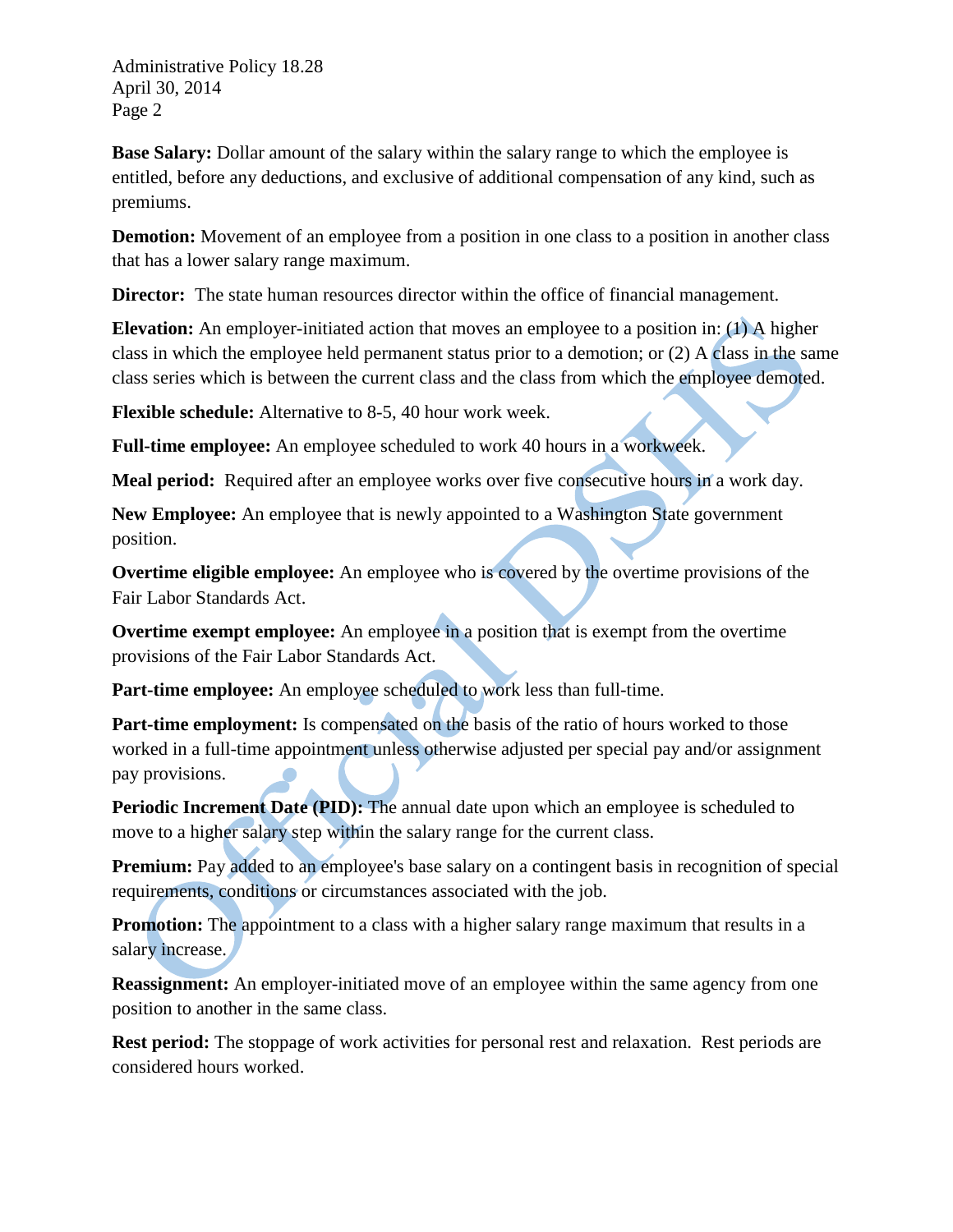**Reversion:** The voluntary or involuntary movement of an employee during his or her trial service period, to the previous job classification or to a position at or below the previous job classification's salary range for which the employee meets the required skills and abilities.

**Reallocation:** The assignment of a position to a different class.

**Reallocation (Upward):** The assignment of a position to a class with a higher salary range.

**Reallocation (Downward):** The assignment of a position to a class with a lower salary range.

**Transfer:** An employee-initiated move from a position to another position within or between employers in the same class or a different class with the same salary range.

**Workweek:** A fixed regular recurring period of 168 hours beginning at a time determined by the appointing authority and continuing for seven consecutive 24-hour periods. The work week may begin on any day and at any hour of the day.

**Work schedule:** Hours an employee is scheduled to work within the workweek.

#### **Policy:**

## **A. Compensation Administration**

- 1. The appointing authority must ensure their pay practices for employees covered by this policy are in accord with federal and state law, and approved DSHS practices and procedures described in this policy.
- 2. Compensation for General Government employees may not exceed the salary range for the assigned classification as described in the compensation plan unless authorized in this policy.
- 3. Compensation policies for WMS are in Administrative Policy 18.58 unless specifically referenced here.
- 4. The appointing authority may adjust an employee's base salary range to address issues related to documented recruitment, retention or other business related reason, such as equity, alignment or competitive market conditions. The appointing authority must provide a written justification for the salary adjustment which will be included in the payroll file. [\(WAC 357-28-090\)](http://apps.leg.wa.gov/WAC/default.aspx?cite=357-28-090)

## **B. Periodic Increment Date**

- 1. An employee's increment date is determined as specified in [WAC 357-28-055,](http://apps.leg.wa.gov/WAC/default.aspx?cite=357-28-055) WAC [357-28-060.](http://apps.leg.wa.gov/WAC/default.aspx?cite=357-28-060)
- 2. The appointing authority, in consultation with HRD, may adjust the timing and amount of regularly scheduled increases by resetting the periodic increment date based on the nature of the work or training requirements as long as the employee receives a minimum two-step increase annually until their salary reaches Step L or Step T (Step T is for nursing employees). Step M and Step U is achieved 6 years after being appointed to Step L or Step T.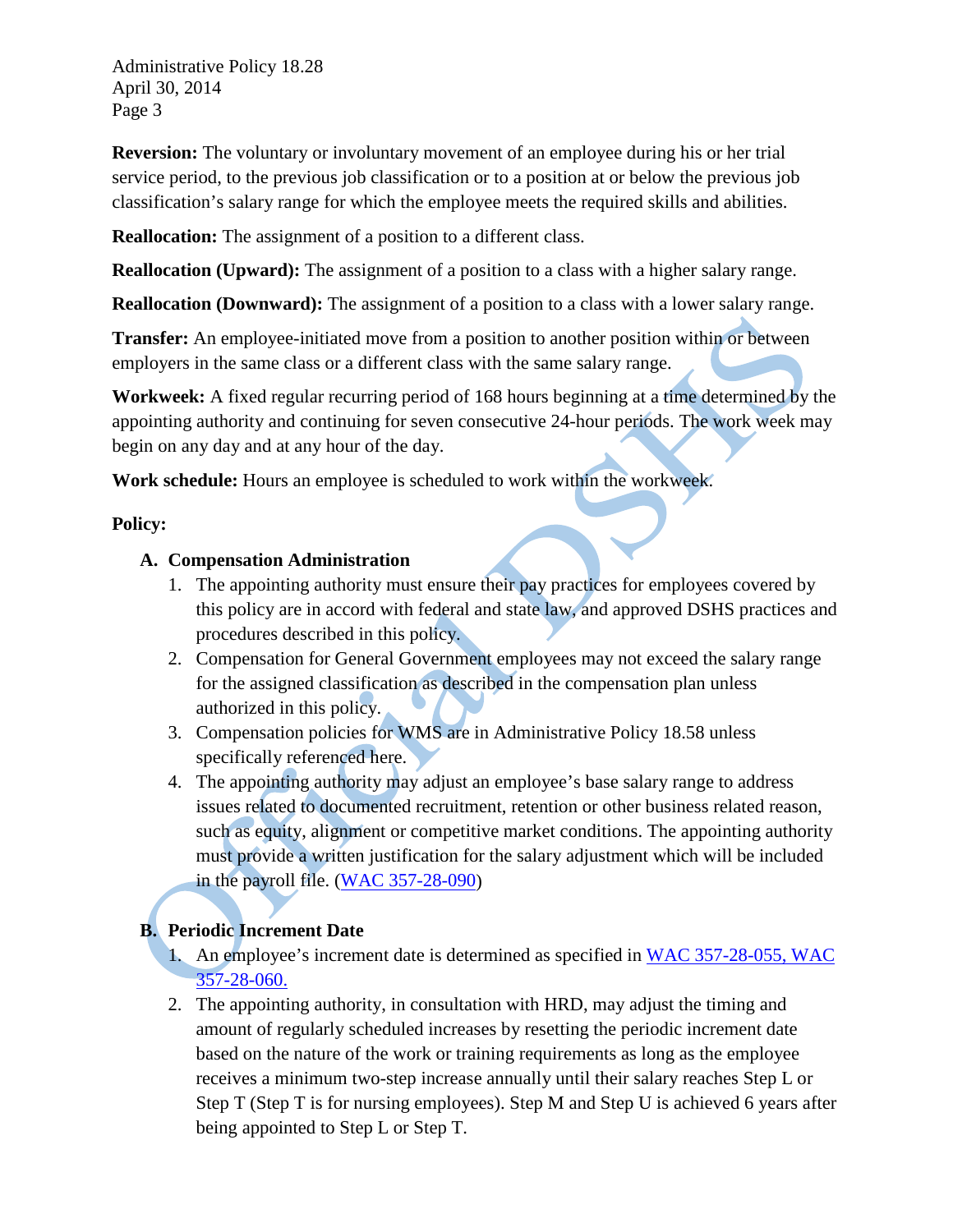> Examples of changes in the nature of work might include but are not limited to, increased duties and responsibilities assignment of "lead" responsibilities, special projects, changes in reporting relationship, etc. An example of changes based on meeting/completing training requirements might include, but are not limited to completing training that results in certification, registration, or licensure, as required by the appointing authority or designee.

#### **C. Hours of Work**

- 1. The Appointing Authority or designee must designate the workweek and work schedule for each employee in the employee's appointment letter or schedule change notice. The workweek for fulltime employees is 40 hours in a 168 hour period. The standard workweek begins at 12:00 a.m. Sunday and ends at 11:59 p.m. Saturday. The standard work schedule is 8:00 a.m. to 5:00 p.m. Monday through Friday.
- 2. The appointing authority may assign or reassign any employee or group of employees to a flex-time schedule as described in [WAC 357-28-252.](http://apps.leg.wa.gov/WAC/default.aspx?cite=357-28-252)
- 3. Employees may request assignment to a flex-time schedule and the supervisor may grant or deny such assignment. [\(WAC 357-28-235\)](http://apps.leg.wa.gov/WAC/default.aspx?cite=357-28-235)
- 4. The flex schedule must be provided to the employee(s) in writing. The flex schedule must not exceed 40 hours in a workweek; example a 9/80 schedule would begin at noon on the employee's eight hour day and end at 11:59 a.m. the following week. The employee would have one day off every other week.
- 5. The appointing authority may change an overtime eligible employee's assigned hours under the circumstances described in [WAC 357-28-252.](http://apps.leg.wa.gov/WAC/default.aspx?cite=357-28-252)
- 6. The appointing authority or designee may assign work hours outside of regularly scheduled shifts.
- 7. Paid holidays during the employee's regular work schedule are considered time worked. (WAC [357-28-200\)](http://apps.leg.wa.gov/WAC/default.aspx?cite=357-28-200)
- 8. Leave (paid and unpaid) is not counted as time worked. (WAC [357-28-265\)](http://apps.leg.wa.gov/WAC/default.aspx?cite=357-28-265)

## **D. Meal Period**

- 1. Employees shall be allowed a meal period of at least 30 minutes, which begins no less than two hours nor more than five hours from the beginning of the shift. Meal periods are not considered time worked. During meal periods the employee will be free from work.
- 2. No employee shall be required to work more than five consecutive hours without a meal period.
- 3. Employees working three or more hours longer than a normal work day shall be allowed at least one 30-minute meal period prior to or during the overtime period.
- 4. Meal periods shall be considered work time when the employee is required by the employer to remain on duty on the premises or at a prescribed work site in the interest of the employer.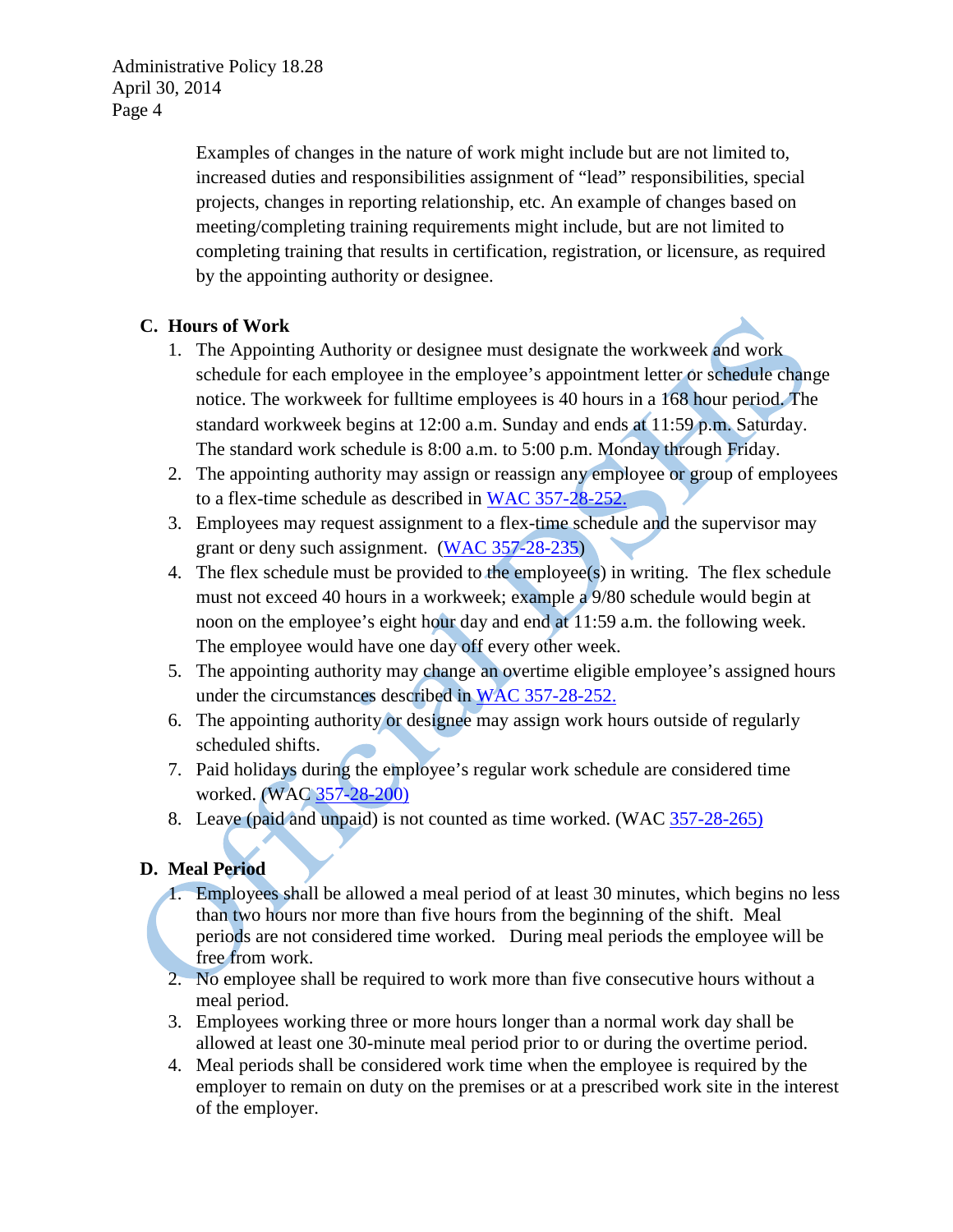- 5. The supervisor must make every effort to provide an employee with an uninterrupted meal period.
- 6. The appointing authority or designee may allow an employee to waive a meal period when a request is submitted in writing.

## **E. Rest Period (**[WAC 296-126-092](http://apps.leg.wa.gov/WAC/default.aspx?cite=296-126)**)**

- 1. Employees shall be allowed a rest period of not less than 15 minutes, on the employer's time, for each four hours of working time.
- 2. Rest periods shall be scheduled as near as possible to the midpoint of the work period. No employee shall be required to work more than three hours without a rest period.
- 3. Where the nature of the work allows employees to take intermittent rest periods (mini breaks) equivalent to 15 minutes for each four hours worked, scheduled rest periods are not required.
- 4. Rest periods may not be added to the meal period to extend the meal period.
- 5. Meal periods and rest periods may not be combined to shorten the scheduled work day.
- 6. Supervisors must ensure employees are permitted meal and rest periods.

## **F. Overtime (OT) Designation**

- 1. The Classification and Compensation Unit (CCU) will assign an OT designation to each position (WAC [357-28-240\)](http://apps.leg.wa.gov/WAC/default.aspx?cite=357-28-240).
- 2. Appointment letters must inform employees of the OT designation on their position.
- 3. Employees will be notified if the OT designation is changed.
- 4. The CCU will seek the approval from State Human Resources Director before changing the OT designation of a position from OT eligible to OT exempt (WAC [357-28-245\)](http://apps.leg.wa.gov/WAC/default.aspx?cite=357-28-245).

# **G. Overtime (OT ) Administration**

- 1. An OT eligible employee must be paid for all of the time considered to be hours worked; all time that is hours worked must be counted when determining OT hours worked. The amount of OT pay due an employee will be determined once the total hours worked each workweek is known. Hours worked over 40 in a workweek will qualify for OT.
- 2. OT must be pre-approved by a supervisor. The appointing authority or designee must ensure OT eligible employees are not permitted to work over 40 hours in a work week without compensation.
- 3. Part-time employees will not receive overtime until they exceed 40 hours in a workweek. Compensation for holidays will be determined as described in WAC [357-](http://apps.leg.wa.gov/WAC/default.aspx?cite=357-31-020) [31-020.](http://apps.leg.wa.gov/WAC/default.aspx?cite=357-31-020)
- 4. OT worked by an overtime-eligible employee must be compensated at a rate of one and one-half times the employee's regular rate for the following conditions. WACs [357-28-255](http://apps.leg.wa.gov/WAC/default.aspx?cite=357-28-255) [357-28-260](http://apps.leg.wa.gov/WAC/default.aspx?cite=357-28-260)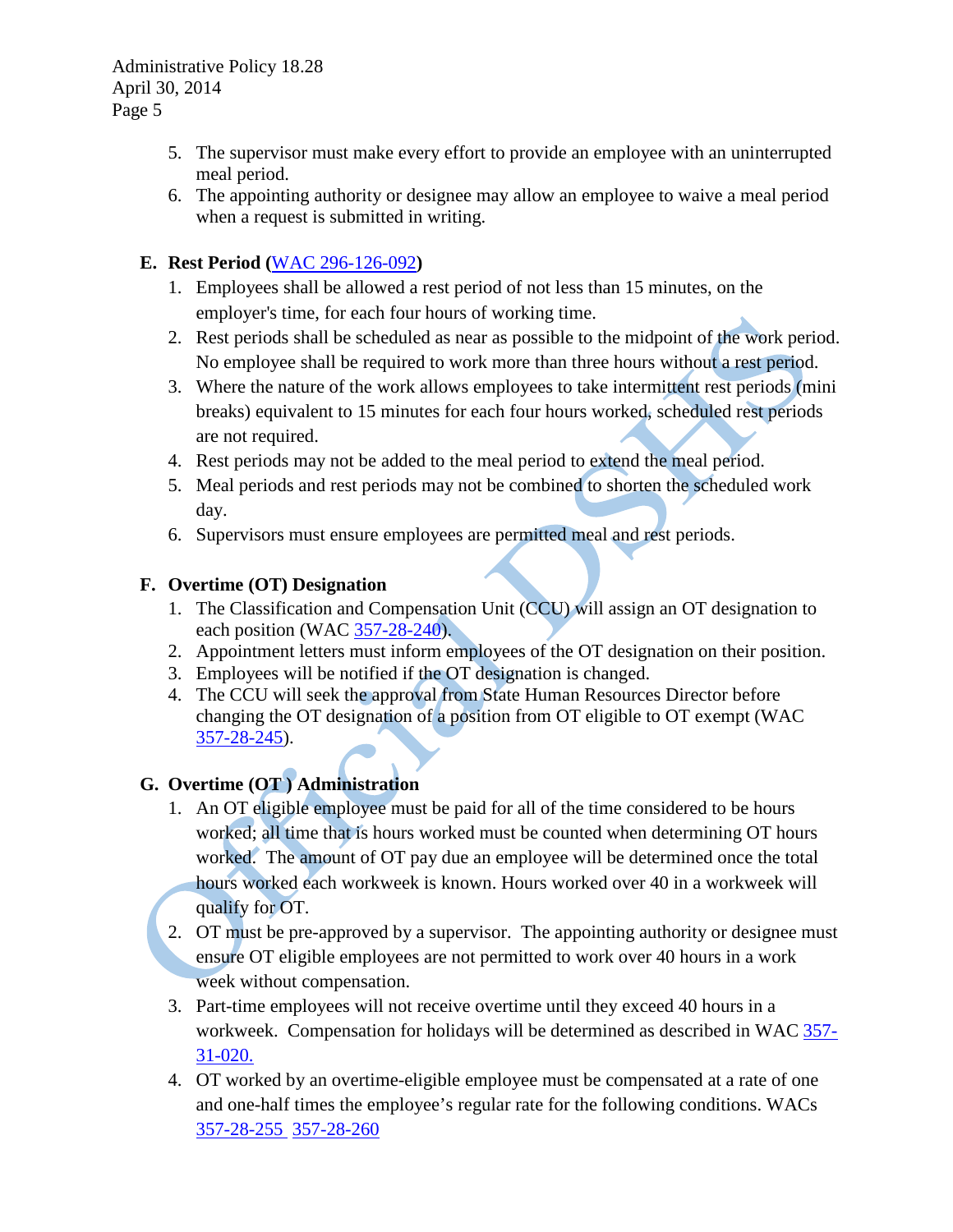- a. Work on a scheduled day off when assigned by the appointing authority or designee.
- b. When an overtime-eligible employee experiences a schedule change which causes an overlap in workweeks and requires work in excess of forty hours in either the previous or current workweek, the employee must receive overtime compensation.
- c. Supervision of offenders assigned to assist in forest fire suppression and other emergent incidents, subject to the approval of the State Human Resources Director.
- d. Work on a designated holiday as listed in chapter WAC [357-31.](http://apps.leg.wa.gov/WAC/default.aspx?cite=357-31) Employees receive premium pay at the OT rate for all hours worked on the holiday.

OT-exempt employees are expected to work as many hours as necessary to accomplish their assignments or to fulfill their responsibilities. OT exempt employees may be required to work specific hours as deemed appropriate by the supervisor. The salary paid to OT exempt employees is full compensation for all hours worked. OT-exempt employees do not qualify for overtime.

## **H. Compensatory Time**

- 1. An overtime-eligible employee must receive monetary payment as compensation for overtime worked. With the mutual agreement of the appointing authority/designee and the employee, compensatory time off at one and one-half times the overtime hours worked may be granted in lieu of pay. [\(WAC 357-28-275\)](http://apps.leg.wa.gov/WAC/default.aspx?cite=357-28-275) Compensatory time must be used in accordance with Administrative Policy [18.31](http://asd.dshs.wa.gov/rpau/documents/Admin-Policy/18-31.htm) and WAC [357-28-280](http://apps.leg.wa.gov/WAC/default.aspx?cite=357-28-280)
- 2. Compensatory time must be paid in cash in the following conditions: (WAC [357-28-](http://apps.leg.wa.gov/WAC/default.aspx?cite=357-28-285) [285\)](http://apps.leg.wa.gov/WAC/default.aspx?cite=357-28-285)
	- a. The accumulation of unused compensatory time of any amount that exceeds two hundred forty hours (240), or four hundred eighty hours (480) for employees engaged in public safety or emergency response activity, must be paid in cash at the regular rate earned by the employee at the time the employee receives such payment.
	- b. Upon termination of employment, an employee must be paid for unused compensatory time in accordance with applicable state and federal law.

## **I. Time and Attendance Reporting**

1. Employees will complete the approved time and attendance form, sign the form and provide it to the supervisor for review, approval, and processing. Missed rest periods may result in overtime pay if they accumulate at the end of a pay period when all work hours exceed 40 hours in a work week.

#### **J. Salary Setting- WGS**

1. Entry Salary: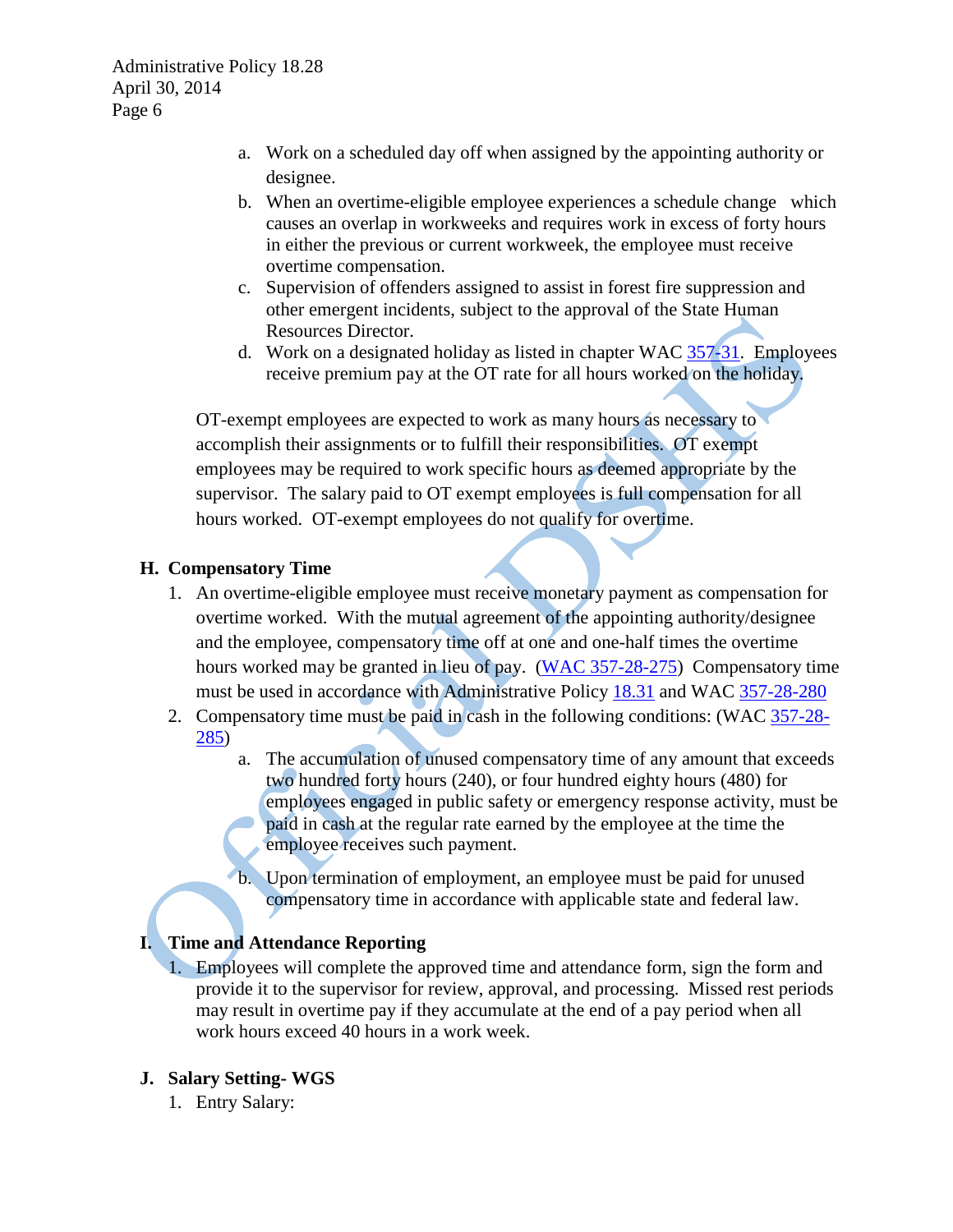- a. The appointing authority may offer to new employees as a starting salary step A-D of the assigned salary range.
- b. Salary setting must be based on the presence of one or more years of relevant experience.
- c. Employees appointed at step A will receive a periodic increment increase six months after appointment.
- 2. Employees appointed at step B-D will receive a periodic increment increase 12 months after appointment and annually thereafter.
- 3. Requests to appoint a new employee above step D must be justified in writing to the Appointing Authority from the hiring manager. Appointing Authority will follow administration process for approving above Step D.
- 4. A non-represented nurse may be initially appointed to Step U if the nurse has 26 years of experience.
- 5. Longevity Step:
	- a. Step M is a longevity Step. An employee cannot be appointed to Step M upon initial hire or progress to Step M upon promotion. [\(WAC 357-28-082\)](http://apps.leg.wa.gov/WAC/default.aspx?cite=357-28-082)

## **K. Promotion (**WAC [357-28-110](http://apps.leg.wa.gov/WAC/default.aspx?cite=357-28-110)**)**

- 1. Employees promoted to a position in a salary range less than six ranges above the pre-promotion range will receive a minimum two step increase not to exceed Step L.
- 2. The appointing authority may grant up to two additional steps if:
	- a. Significant increases in duties and responsibilities, as documented by the employer, warrant greater compensation.
	- b. The increase is necessary for internal salary alignment, retention of the employee, or other documented business needs, OR
	- c. The increase is necessary to bring the employee to the minimum of the salary range for the position.
- 3. Employees promoted to a position in a salary range six or more ranges above the prepromotion range will receive a four step increase upon promotion, not to exceed the top of the salary range.
- 4. When an employee promotes to a permanent position while in a nonpermanent appointment, salary will be determined in accordance with WAC [357-28-110.](http://apps.leg.wa.gov/WAC/default.aspx?cite=357-28-110)

# **L. Reallocation**

1. Employees in positions reallocated to a different class will have their salary affected as follows:

- a. Reallocation Higher salary range The employee's salary will be set in accordance with WAC [357-28-115](http://apps.leg.wa.gov/WAC/default.aspx?cite=357-28-115)**.**
- b. Reallocation Same or lower salary range The employee's salary will be set in accordance with WAC [357-28-120.](http://apps.leg.wa.gov/WAC/default.aspx?cite=357-28-120)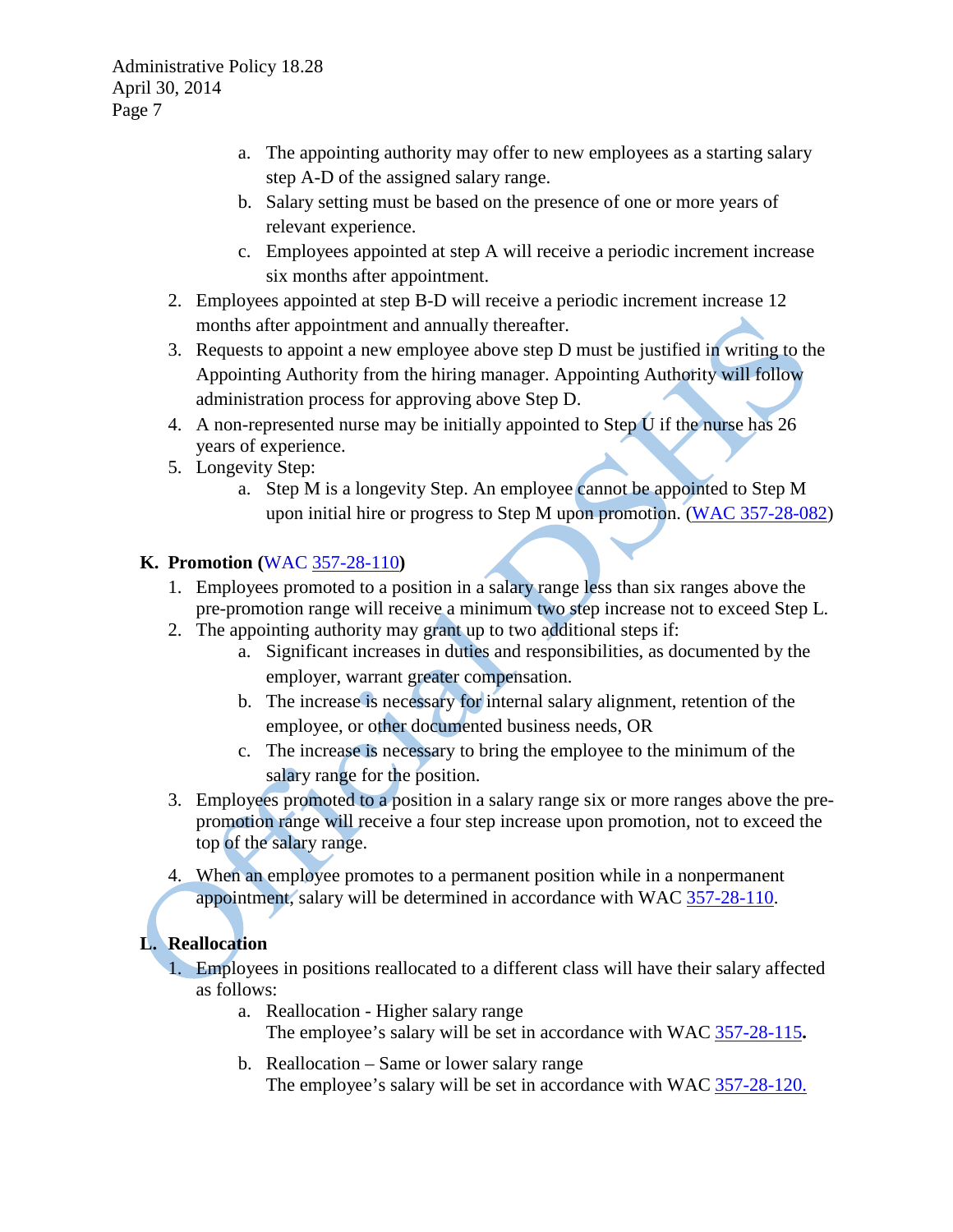> 2. The appointing authority may approve salaries above the employee's previous base salary if it is above Step L of the new salary range as permitted in [WAC 357-28-120.](http://apps.leg.wa.gov/WAC/default.aspx?cite=357-28-120) Under no circumstance may an employee's salary exceed their previous base salary.

#### **M. Transfer** (WAC [357-28-140\)](http://apps.leg.wa.gov/WAC/default.aspx?cite=357-28-140)

1. The employee keeps their current base salary, unless their current base salary was Yrated, then their salary will be set at the top step (Step L) of the salary range for the new position.

#### **N. Reassignment**

1. The employee keeps the same base salary as specified in WACs [357-28-145,](http://apps.leg.wa.gov/WAC/default.aspx?cite=357-28-145) [357-](http://apps.leg.wa.gov/WAC/default.aspx?cite=357-19-177) [19-177.](http://apps.leg.wa.gov/WAC/default.aspx?cite=357-19-177)

#### **O. Appointment due to layoff action** (WAC [357-28-135\)](http://apps.leg.wa.gov/WAC/default.aspx?cite=357-28-135)

- 1. The base salary of an employee appointed to a position due to a layoff action must be determined as follows:
	- a. An employee who accepts a layoff option to a different position with the same salary range keeps the same base salary.
	- b. An employee who accepts a demotion in lieu of layoff or accepts a layoff option to a position with a lower salary range maximum must be placed within the new range at a salary equal to the employee's previous base salary. If the previous base salary exceeds the new range, the employee's base salary must be set equal to step L of the new salary range. If the employee's previous base salary was at step M of the salary range the employee must be placed at step M of the new salary range.
	- c. An employee who is appointed from a layoff list to a position with the same salary range from which they were laid off will be placed within the salary range at a salary equal to the employee's previous base salary. The employee will receive any general wage adjustments (cost of living) that occurred during the time they were laid off.
	- d. Employees who are appointed from an internal layoff list to a position with a lower salary range than the position from which they were laid off will be paid an amount equal to the salary they were receiving at the time they were laid off, provided it is within the salary range of the new position. In those cases where the employee's prior salary exceeds the maximum amount of the salary range for the new position, the employee will be compensated at the maximum salary of the new salary range.

#### **P. Demotion**

1. For reasons other than in lieu of layoff or reallocation downward of position (WAC [357-28-155\)](http://apps.leg.wa.gov/WAC/default.aspx?cite=357-28-155)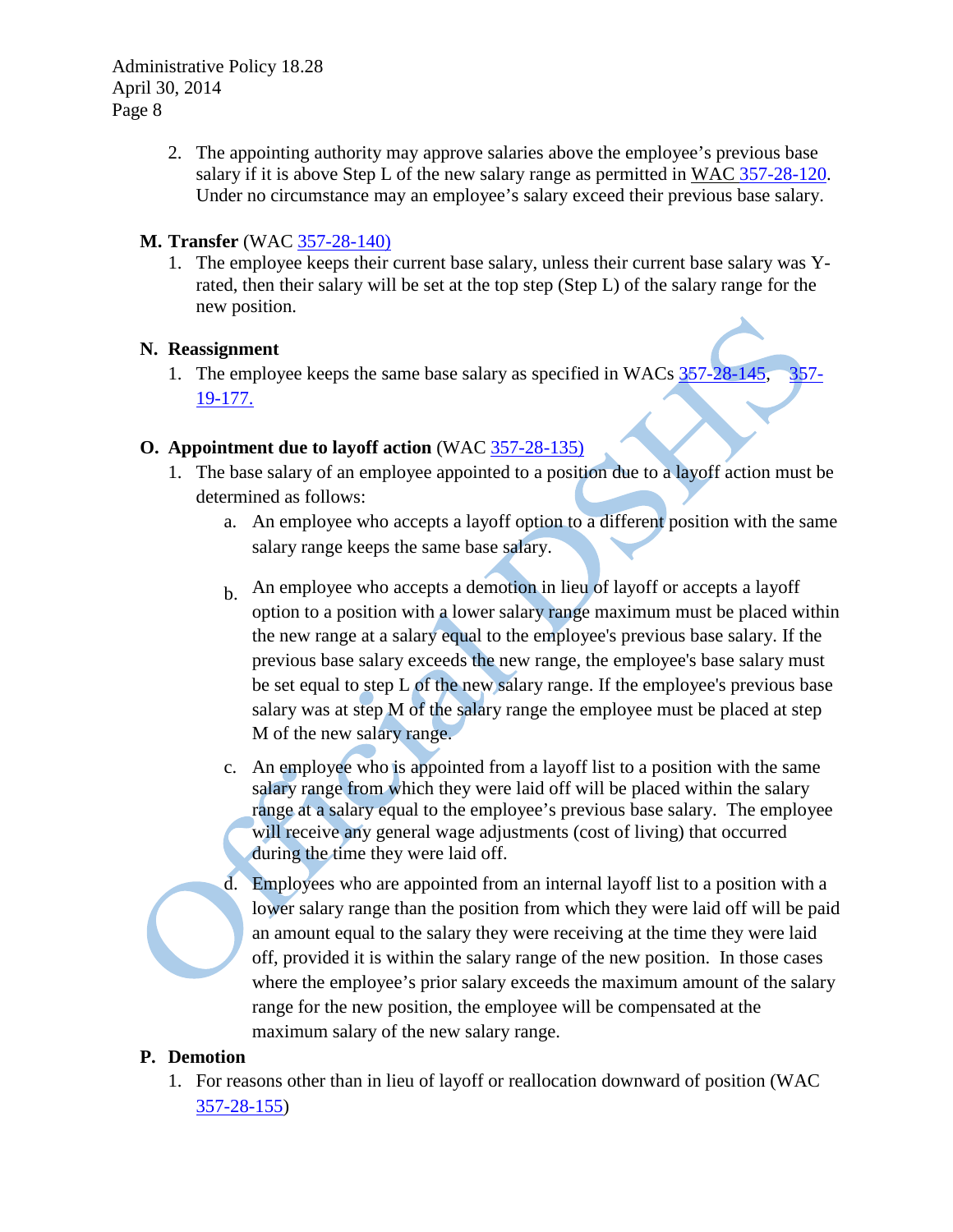> a. The employee will retain their base salary unless their base salary exceeds Step M of the lower classification. If the employee's previous base salary was at step M of the salary range the employee must be placed at step M of the new salary range.

## **Q. Reversion** (WAC [357-28-150\)](http://apps.leg.wa.gov/WAC/default.aspx?cite=357-28-150)

- 1. The employee's base salary is set at the step the employee would be at if he/she had not left the position. If the employee is returned to a class with the same salary range maximum, the employee's base salary will be retained.
- 2. When an employee is reverted following a voluntary demotion, the employee will be returned to a vacant position for which the employee satisfies the skills and abilities, which is allocated to a class that has the same or lower salary range maximum as the class from which the employee is reverting.
	- a. If the employee is returned to a class where permanent status was attained the base salary will be determined as specified in WAC [357-28-160.](http://apps.leg.wa.gov/WAC/default.aspx?cite=357-28-160)
	- b. If the employee is returned to a new class at the same range the base salary will be retained if it falls within the range. The employee's base salary may not exceed the salary range maximum.
- 3. If the employee is returned to a new class with a lower salary range maximum, the employee will retain their current base salary unless their current base salary exceeds the new range maximum. In this case, the employee's base salary will then be set at Step L.

#### **R. Elevation** (WAC [357-28-160\)](http://apps.leg.wa.gov/WAC/default.aspx?cite=357-28-160)

1. The employee's salary will be set as described in the rules governing promotion.

## **S. In-Training Appointment- Salary and Work Period Designation**

1. The salary and overtime status of an employee in an in-training appointment will be determined as specified in WAC [357-19-260](http://apps.leg.wa.gov/WAC/default.aspx?cite=357-19-260)

#### **T. Washington Management Service to Washington General Service**

- 1. WMS Employee Appointed to WGS position**.** A WMS permanent employee may
	- accept a non-permanent appointment in WGS.
		- a. WMS Employee Appointed to WGS position**.** A WMS permanent employee may accept a non-permanent appointment in WGS.
		- b. If the salary maximum for the WGS position is lower than the salary standard for the WMS position the employee will maintain their salary if it falls within the range of the lower class; if the employee's salary is above the maximum, the employee's salary will be reset to the maximum of the range.
		- c. If the salary standard for the employee's WMS position and the salary maximum of the WGS position are the same, the employee's salary will not change.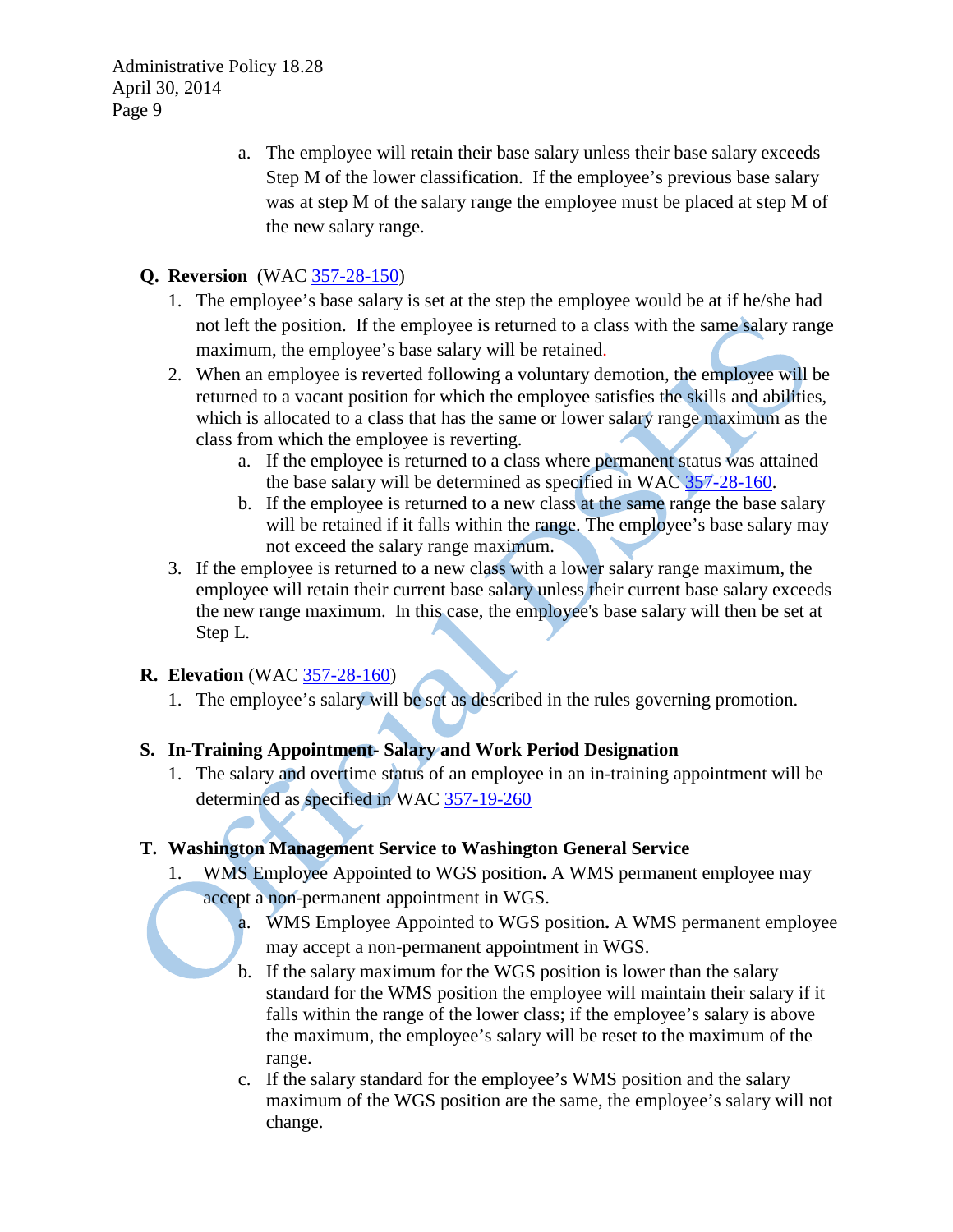- 2. Return from Acting WMS appointment WAC [357-19-353.](http://apps.leg.wa.gov/WAC/default.aspx?cite=357-19-353) Upon return to a permanent WGS position in the same class or salary range, the employee's preappointment salary will be reinstated if it is within the salary range. If the preappointment salary exceeds the range, the employee's salary will be set at the salary range maximum.
- 3. Conversion of position from WMS to WGS. The employee's base salary at time of conversion will not be less than the base salary of the permanent WMS position held at the time of conversion.
- 4. See Administrative Policy [18.58](http://asd.dshs.wa.gov/rpau/documents/Admin-Policy/18-58.htm) (H) for additional policies pertaining to compensation for WMS employees.

#### **U. Return to Classified Service from Exempt**

- 1. The employee's base salary will not be less than the employee's previous base salary in classified service, adjusted according to any changes to salary range that occurred while the employee was in exempt service.
- 2. If the employee was at Step L at the time they accepted the exempt appointment and they are returned to Step L of the same pay range, time spent in exempt service will count towards the six years to qualify for Step M.

## **V. Conversion of position from exempt service to Classified Service**

1. The employee's base salary will be set in accordance with WAC [357-28-165.](http://apps.leg.wa.gov/WAC/default.aspx?cite=357-28-165)

## **W. Premium Pay**

Additional pay is added to an employee's base salary on a contingency basis in recognition of special requirements, conditions, or circumstances associated with the job. Premium pay may be authorized as long as the circumstances it is based on are in effect**.**

- 1. Additional compensation for recruitment/ or retention [WAC 357-28-090,](http://apps.leg.wa.gov/WAC/default.aspx?cite=357-28-090) [357-28-095,](http://apps.leg.wa.gov/WAC/default.aspx?cite=357-28-095) [357-28-100.](http://apps.leg.wa.gov/WAC/default.aspx?cite=357-28-100)
	- a. The appointing authority may authorize additional pay to support the recruitment or retention of the incumbent or candidate for a **specific position.**
	- b. At the discretion of the appointing authority up to a fifteen percent premium may be added to the employee's base salary for positions designated as hard to fill or paid on a lump sum basis. An employee may not receive more than fifteen percent of his/her annual base salary over a twelve month period under the provisions of this section. The adjustment may not exceed the employee's current salary range [\(WAC357-28-090\)](http://apps.leg.wa.gov/WAC/default.aspx?cite=357-28-090). Following are examples of recruitment and retention issues where appointing authorities may consider granting a pay increase of up to fifteen (15%) percent:
		- (1) Recruitment efforts for hard to fill positions which results in a minimal number of qualified applicants;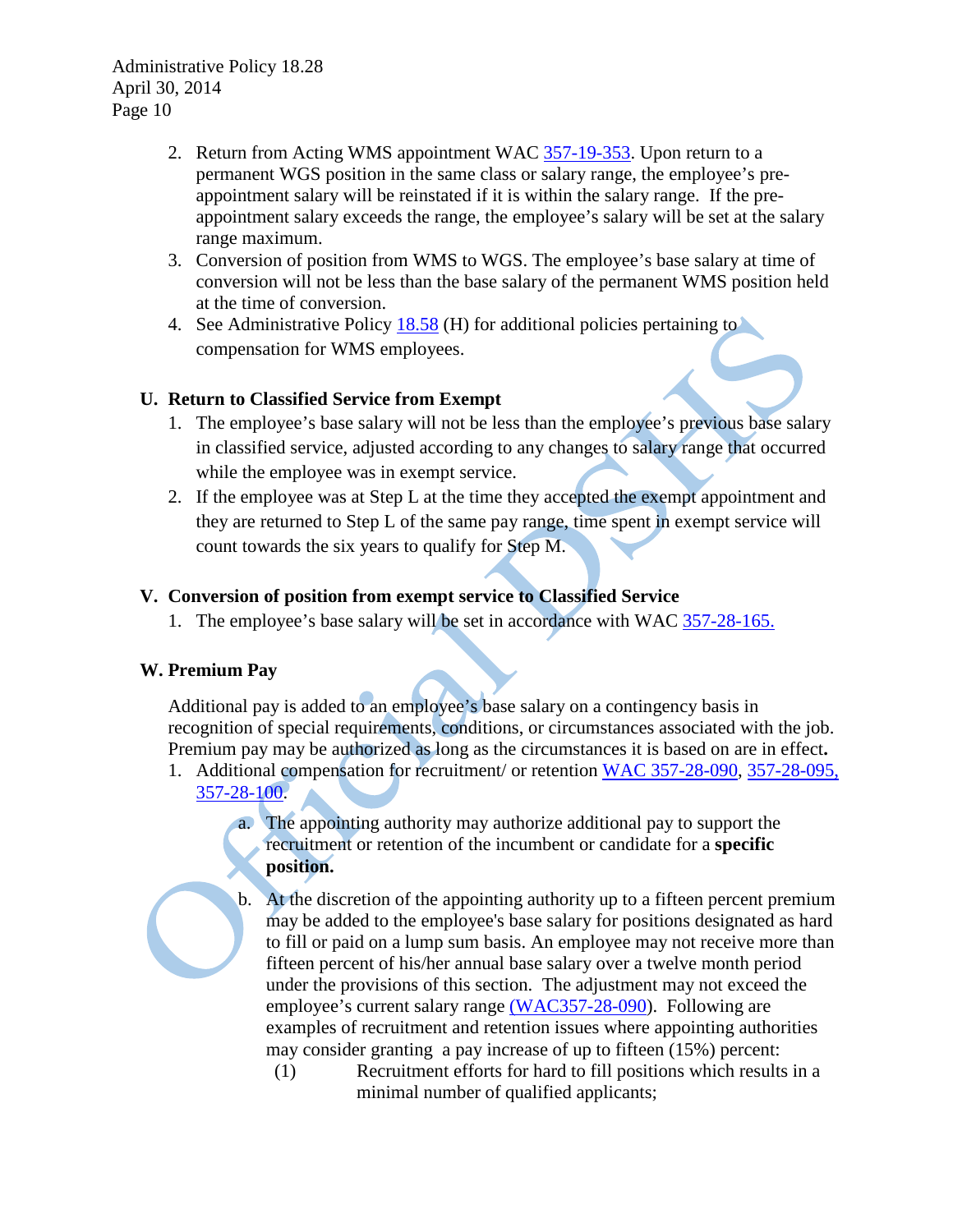- (2) A turnover rate during a two year period that averages greater than 15% (excluding employees' who took a non-permanent appointment).
- c. In advance of authorizing a lump sum recruitment or retention payment, appointing authorities must establish expressly in writing the justification for a lump sum. The conditions must include a specified period of employment or continued employment. Any lump sum payment under this section must only be made after services have been rendered in accordance with conditions established by the employer and become part of the incumbent's annual compensation for work performed prior to receipt of any funds.

Any additional pay granted under this section is a premium that is not part of base salary. The premium is to be used only as long as the circumstances it is based on are in effect.

- d. Written justification for the additional pay will be submitted to HRD and maintained in the employee's payroll file.
- e. State Human Resources Director approval is needed to grant additional pay to support recruitment or retention of an incumbent or candidate for a position under the conditions specified in [WAC 357-28-100.](http://apps.leg.wa.gov/WAC/default.aspx?cite=357-28-100) Approval must be obtained before the salary offer is made and accepted by the incumbent or candidate. The Classification and Compensation Unit will submit requests to State Human Resources for approval and notify the appointing authority or designee of their decision.
- 2. Assignment pay (WACs [357-28-175](http://apps.leg.wa.gov/WAC/default.aspx?cite=357-28-175) [357-28-180\)](http://apps.leg.wa.gov/WAC/default.aspx?cite=357-28-185)
	- a. Approved assignment pay (AP) designations are listed in the compensation plan. The duties that qualify for assignment must be included in the position description. Annually the CCU will review the position descriptions to assess if the AP designation is still appropriate. AP for use of multilingual skills will be authorized as specified in [Administrative Policy 18.82 Dual](http://asd.dshs.wa.gov/rpau/documents/Admin-Policy/18-82.htm)  [Language Policy.](http://asd.dshs.wa.gov/rpau/documents/Admin-Policy/18-82.htm) WMS employees do not qualify for AP.
	- b. Appointing authorities will update the PDF and remove the assignment pay if the duties the additional pay is based on are removed from the position and/or no longer needed.
- 3. Call back (WAC [357-28-185\)](http://apps.leg.wa.gov/WAC/default.aspx?cite=357-28-185)

a. If an overtime-eligible employee has finished the work shift and has left the worksite or is in paid leave status and is called to return to work outside of regularly scheduled hours to handle emergency situations which could not be anticipated, a minimum of two hours pay must be guaranteed. Any hours actually worked in excess of two hours must be compensated.

- 4. Holiday premium (WAC [357-28-200\)](http://apps.leg.wa.gov/WAC/default.aspx?cite=357-28-200)
	- a. Overtime eligible employees who are directed to work on a designated holiday as listed in chapter [357-31](http://apps.leg.wa.gov/WAC/default.aspx?cite=357-31) WAC must receive their regular rate of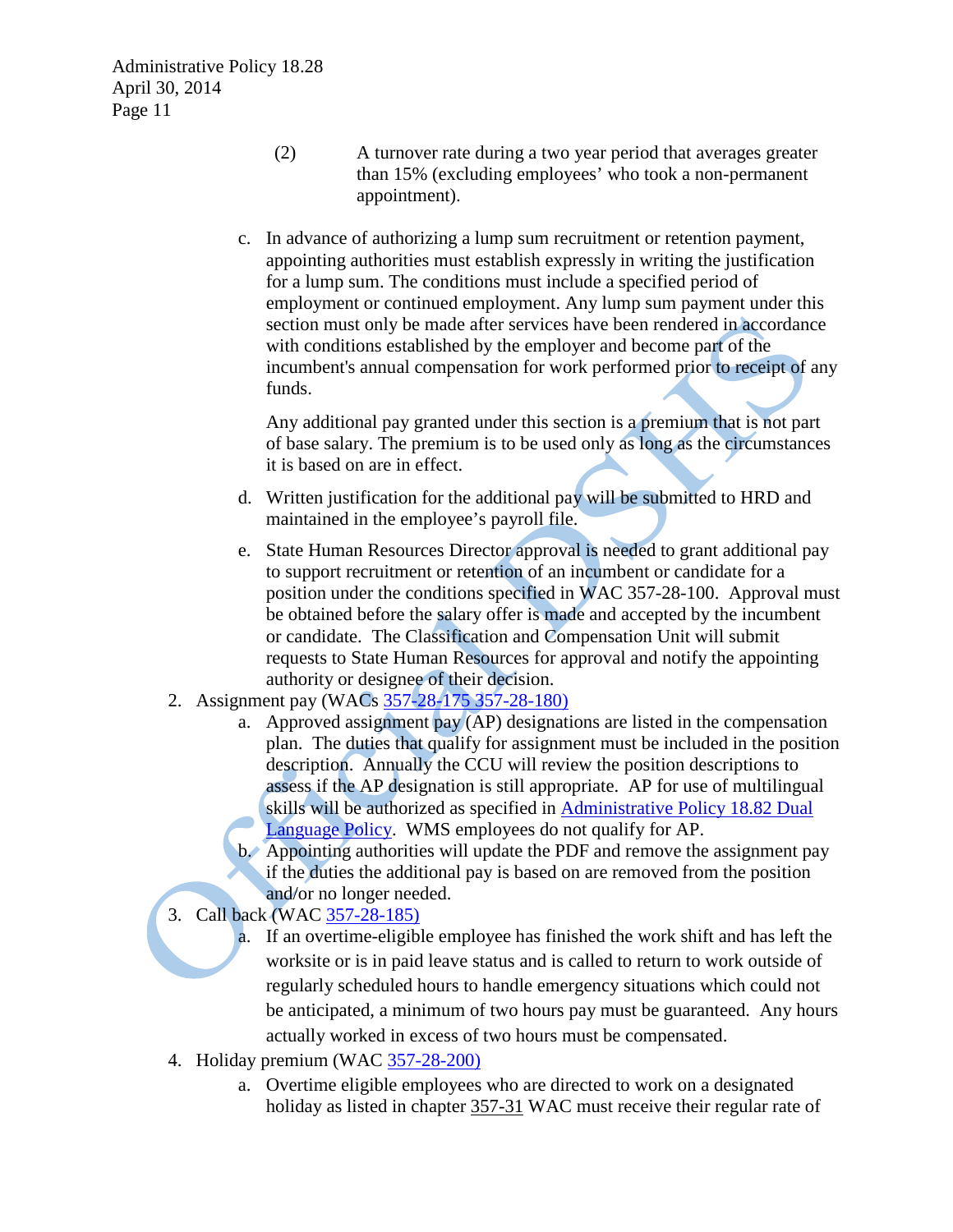pay for the holiday. In addition, employees must receive premium pay at the overtime rate for all hours worked on the holiday.

- b. The employer may offer compensatory time in lieu of monetary payment.
- c. Overtime-exempt employees do not qualify for holiday premium pay unless the employer determines otherwise.
- 5. Shift premium (WAC [357-28-190\)](http://apps.leg.wa.gov/WAC/default.aspx?cite=357-28-190)
	- a. Non-represented employees will receive the [shift premium rate](http://www.hr.wa.gov/SiteCollectionDocuments/CompensationAndJobClasses/Comp%20Plan%20Components/ShiftPremiumRates.doc) identified in the State Human Resources Compensation Plan.
- 6. Standby pay (WAC [357-28-205\)](http://apps.leg.wa.gov/WAC/default.aspx?cite=357-28-205)
	- a. The standby rate for General Government OT eligible employees is seven percent of an employee's base hourly rate [WAC 357-28-210.](http://apps.leg.wa.gov/WAC/default.aspx?cite=357-28-210) If the appointing authority or designee approves standby for OT exempt employees the rate is \$25 per day
- 7. Supplemental shift premium
	- a. The rate for registered nurses and related jobs that require licensure as a registered nurse shall be paid as specified in [WAC 357-28-195](http://apps.leg.wa.gov/WAC/default.aspx?cite=357-28-195) and the [shift](http://www.hr.wa.gov/SiteCollectionDocuments/CompensationAndJobClasses/Comp%20Plan%20Components/ShiftPremiumRates.doc)  [premium rate](http://www.hr.wa.gov/SiteCollectionDocuments/CompensationAndJobClasses/Comp%20Plan%20Components/ShiftPremiumRates.doc) specified in the State Human Resources Compensation Plan.

#### **X. Relocation Compensation (**[WAC 357-28-310\)](http://apps.leg.wa.gov/WAC/default.aspx?cite=357-28-310)

- 1. Payment of moving expenses of a qualified employee hired in a permanent position who must move to accept state employment, pursuant to mutual agreement with the employee, may be made in advance of such employment.
	- a. Relocation compensation will be considered for employees hired in a permanent executive level or hard to fill professional position who must move to accept state employment. This payment will not exceed 10% of the annual salary.
	- b. Prior approval must be granted before the offer of relocation compensation is made to a prospective employee.
	- c. Relocation compensation payment will not be authorized for transfers within the Department
- 2. Requests must be submitted in writing to the Chief Financial Officer (CFO).
	- a. Request must include the following documentation:
		- 1. Prior recruiting efforts made to fill the position;
		- 2. The number of candidates available;
		- 3. Salary differences between the state position and comparable positions in the industry or other states;
		- 4. The distance the applicant needs to move in order to accept state employment;
		- 5. Other related evidence which supports the need to pay moving expenses;
		- 6. The critical nature of the work; and
		- 7. The financial ability of the program to pay the moving expenses.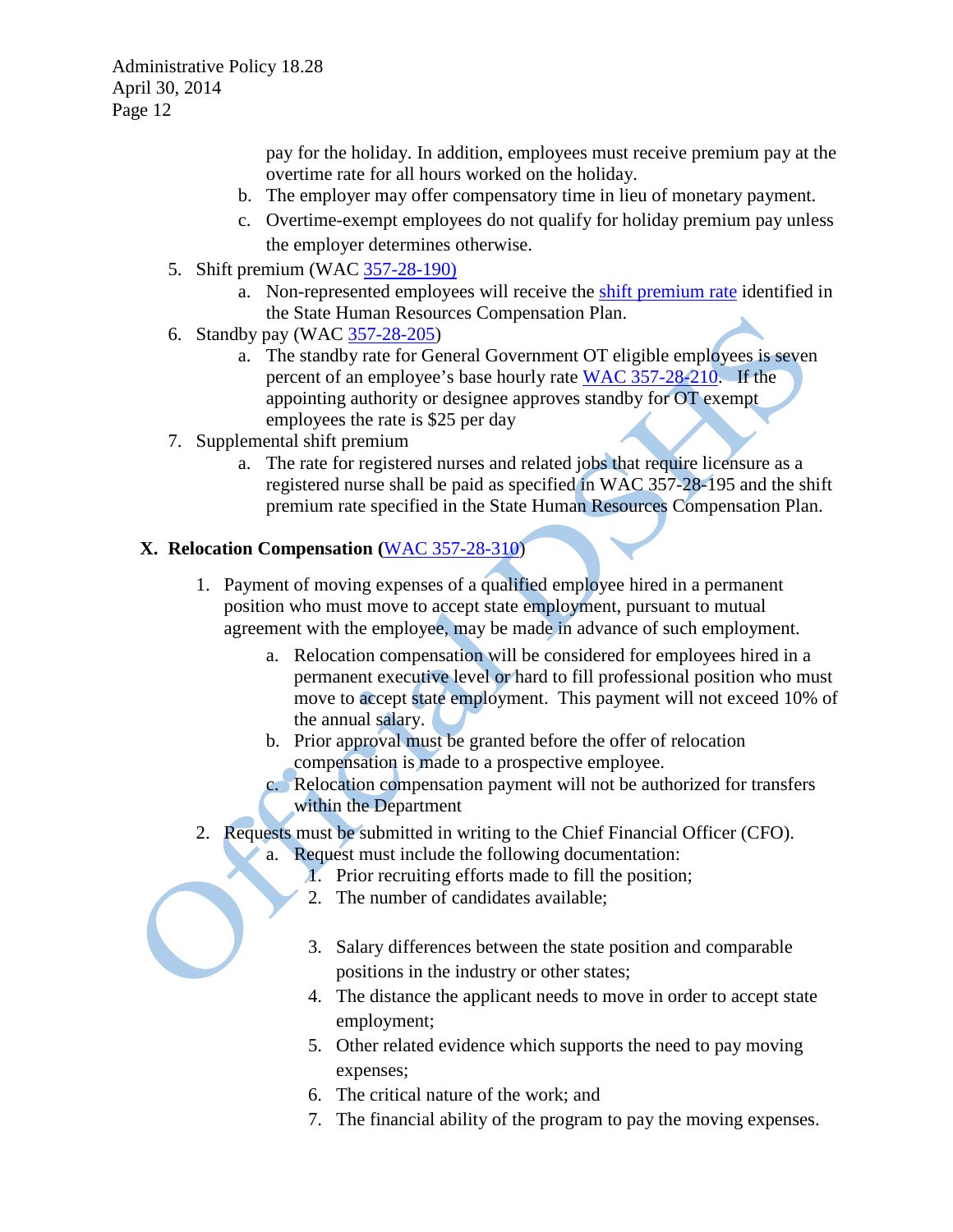- b. If approval is received, the payment of expenses must meet the requirements in Chapter 60 of the Office of Financial Management, [SAAM Manual.](http://www.ofm.wa.gov/policy/60.htm) No offer or agreement for payment of moving expenses is to be made for a new employee in classified service [\(RCW 41.06\)](http://apps.leg.wa.gov/RCW/default.aspx?cite=41.06) prior to certification from an eligible candidate pool, provided through the Department of Enterprise Services or other recruiting source.
- c. Payment of moving expenses is a taxable item and payment of such must be reported to Financial Services Administration Payroll for tax reporting purposes.
- d. The CFO may authorize a lump sum relocation payment, within existing resources, whenever per [\(RCW 43.03.125\)](http://apps.leg.wa.gov/RCW/default.aspx?cite=43.03.125)
	- 1. It is reasonably necessary that a person make a domiciliary move in accepting a transfer or appointment; or
	- 2. It is necessary to successfully recruit or retain a qualified candidate or employee who will have to make a domiciliary move in order to accept the position; or
	- 3. Inability to fill a lower level position and the filling of the position is essential to carrying out the critical work of the department.
- e. If the employee receiving the relocation payment terminates or causes termination of his or her employment with the state within one year of the date of employment, the State will be entitled to reimbursement for the moving costs which have been paid and may withhold such sum as necessary from any amounts due the employee. [\(WAC 43.03.120\)](http://apps.leg.wa.gov/RCW/default.aspx?cite=43.03.120) Termination as a result of layoff or disability separation will not require the employee to repay the relocation compensation.

## **Y. Emergency/Disaster Operations Compensation**

- 1. Employees dispatched to emergency response duty under an incident command system as defined in [RCW 38.52.010](http://apps.leg.wa.gov/RCW/default.aspx?cite=38.52.010) will be informed of any temporary eligibility to receive overtime compensation. (WAC [357-28-250\)](http://apps.leg.wa.gov/WAC/default.aspx?cite=357-28-250)
- 2. Employees dispatched to emergency response duty under an incident command system as defined in RCW [38.52.010](http://apps.leg.wa.gov/RCW/default.aspx?cite=38.52.010) are eligible for holiday premium pay. (WA[C357-28-200\)](http://apps.leg.wa.gov/WAC/default.aspx?cite=357-28-200)
- 3. Employees who are working in response to an emergency or disaster under Level III or Level IV activation as designated by the Washington State Emergency Operations Center (SEOC) will be compensated as follows:
	- a. Overtime eligible employees will be paid at one and one-half (1-1/2) times the sum of their regular hourly rate for those hours worked in excess of forty (40) hours in a workweek as a result of full-time work in support of a Washington state-level emergency declared under a Governor's Proclamation; a federally declared disaster that affects operations at the employee's work location; or if the employee is deployed to another state under the national Emergency Management Assistance Compact (EMAC) or other governmental mutual aid arrangement, in response to a disaster there. (Deployments under EMAC are 100% federally reimbursable.)